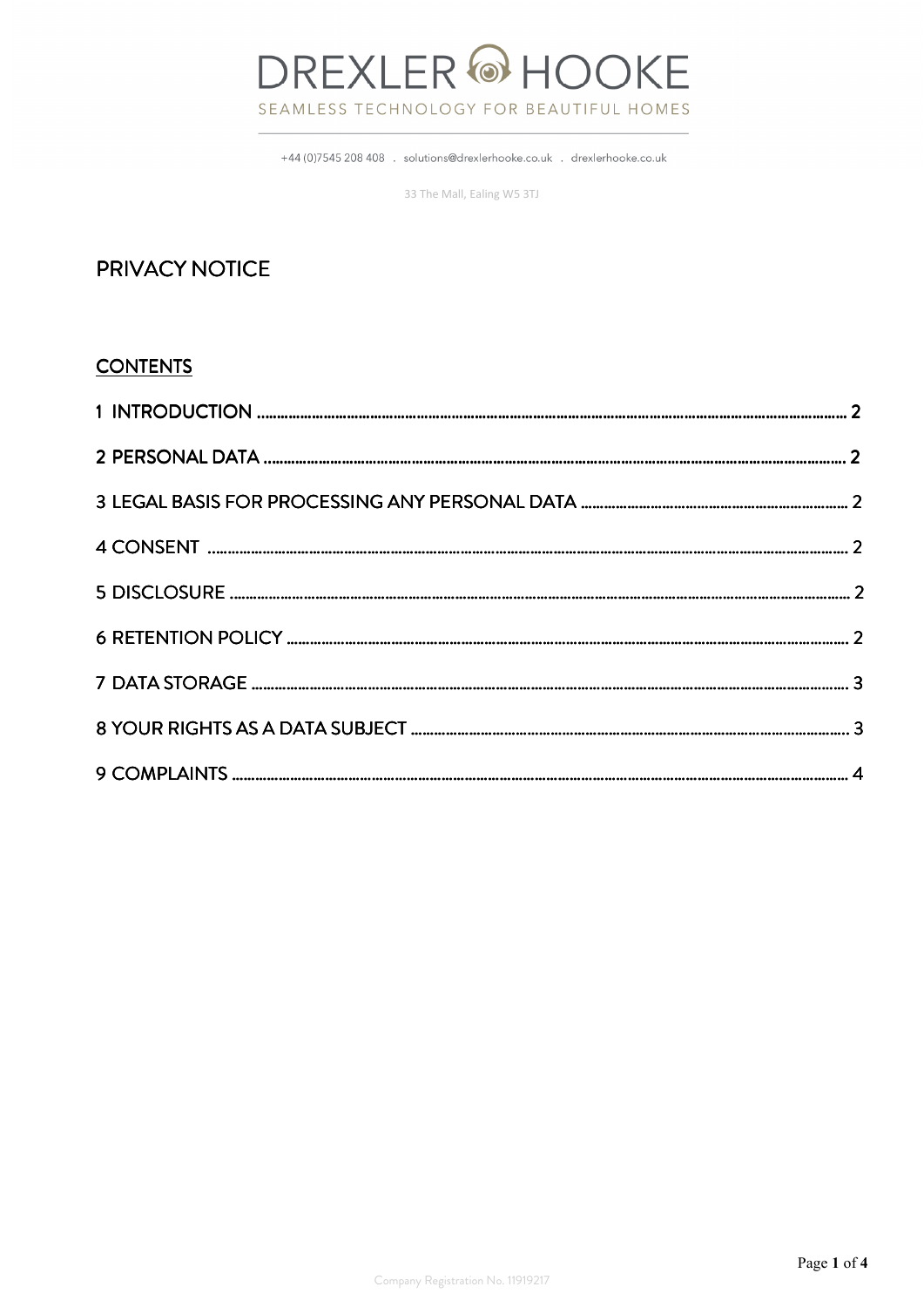# 1 INTRODUCTION

This document refers personal data, which is defined as information concerning any living person (a natural person who hereafter will be call the Data Subject).

The General Data Protection Regulation (GDPR) seeks to protect and enhance the rights of data subjects. These rights cover the safeguarding of personal data, protection against the unlawful processing of personal data and the unrestricted movement of personal data within the EU. It should be noted that GDPR does not apply to information already in the public domain.

### 2 PERSONAL DATA

Drexler Hooke uses the information collected from you to provide quotations and maintain communication during the duration of your contracted works with us.

Drexler Hooke's websites uses cookies, which is a string of information that a website stores on a visitor's computer that the visitor's browser provides to the website each time the visitor returns. Drexler Hooke uses these to identify and track visitors. Drexler Hooke's website visitors who do not wish to have cookies placed on their computers should set their browsers to refuse cookies before using Drexler Hooke's website.

# 3 LEGAL BASIS FOR PROCESSING ANY PERSONAL DATA

To meet Drexler Hooke's contractual obligations to clients and to also respond to potential client enquiries.

#### 4 CONSENT

Through agreeing to this privacy notice you are consenting to Drexler Hooke processing your personal data for the purposes outlined. You can withdraw consent at any time by emailing dataprotection@drexlerhooke.co.uk or writing to us. See the last section of this document for full contact details.

#### 5 DISCLOSURE

Drexler Hooke may on occasion pass your Personal Information to third parties exclusively to process work on its behalf. Drexler Hooke requires these parties to agree to process this information based on our instructions and requirements consistent with this Privacy Notice and GDPR.

# 6 RETENTION POLICY

Drexler Hooke will process personal data during the duration of any contract and will continue to store only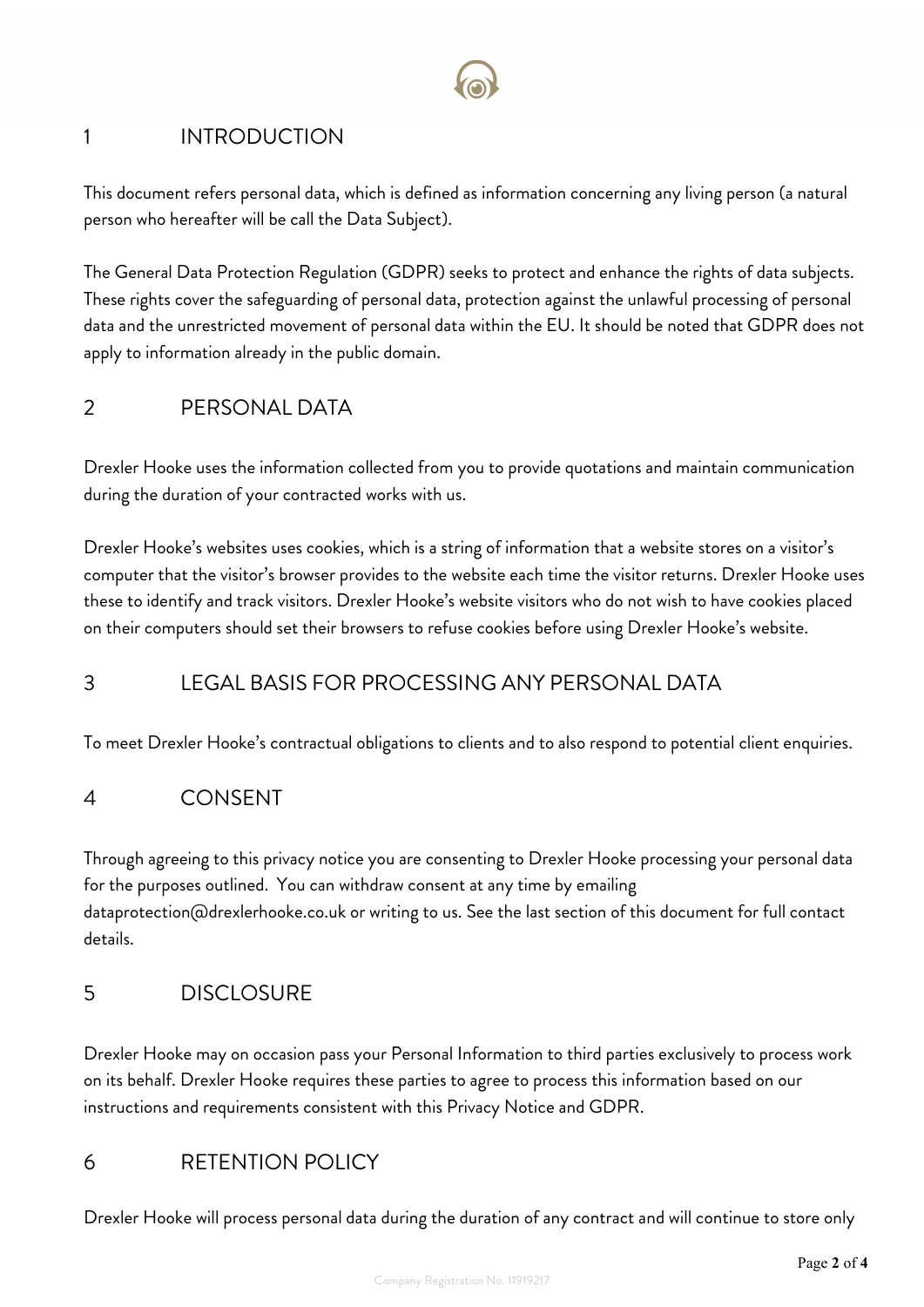the personal data needed for five years after the contract has expired to meet any legal obligations. After five years any personal data not needed will be deleted.

# 7 DATA STORAGE

Data us held in the United Kingdom using different (multiple) servers. Drexler Hooke does not store personal data outside the EEA.

# 8 YOUR RIGHTS AS A DATA SUBJECT

At any point whilst Drexler Hooke is in possession of or processing your personal data, all data subjects have the following rights:

- Right of access you have the right to request a copy of information that we hold about you.
- Right of rectification you have a right to correct data that we hold about you that is inaccurate or incomplete.
- Right to be forgotten in certain circumstances you can ask for the data we hold about you to be erased from our records.
- Right to restriction of processing where certain conditions apply you have the right to restrict the processing.
- Right of portability you have the right to have the data we hold about you transferred to another organisation.
- Right to object you have the right to object to certain types of processing such as direct marketing.
- Right to object to automated processing, including profiling  $-$  you also have the right not to be subject to the legal effects of automated processing or profiling.

 In the event that Drexler Hooke refuses your request under rights of access, we will provide you with a reason as to why, which you have the right to legally challenge.

Drexler Hooke, at your request, can confirm what information it holds about you and how it is processed.

#### You can request the following information:

- Identity and the contact details of the person or organisation (Drexler Hooke) that has determined how and why to process your data.
- Contact details of the data protection officer, where applicable.
- The purpose of the processing as well as the legal basis for processing.
- If the processing is based on the legitimate interests of Drexler Hooke, information about those interests.
- The categories of personal data collected, stored and processed.